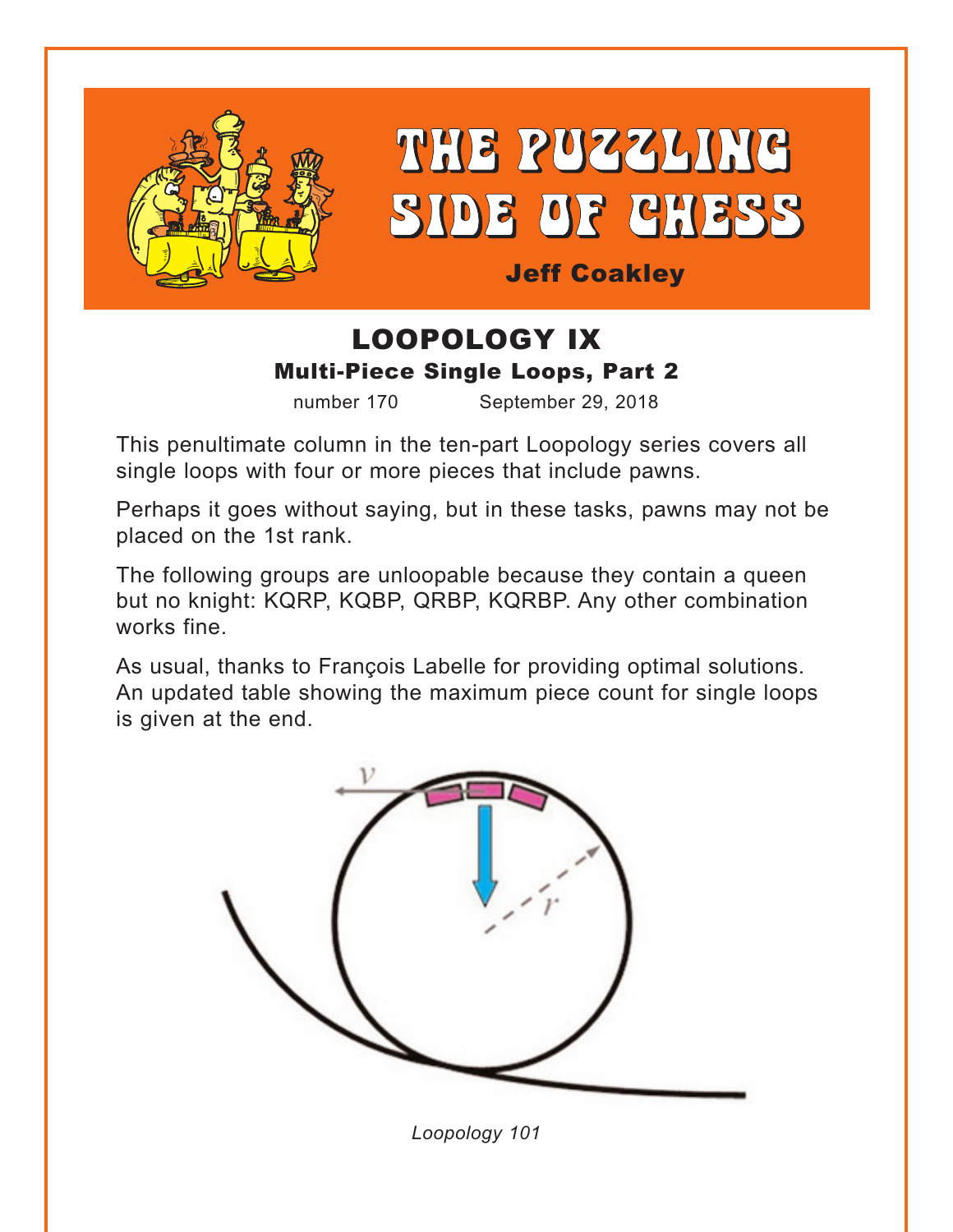#### <span id="page-1-0"></span>**[Single Four Piece Loops with Pawns](#page-4-0)**



Place an equal number of each piece so that every piece is defended exactly once and every piece defends exactly one other. The chain of defence must form a continuous loop. A repeating sequence of pieces is not necessary. Can you match the record for maximum pieces (shown in parentheses)?

| A. | 皆直勾立        | (24) |
|----|-------------|------|
| Β. | 当兰鱼主        | (20) |
| C. | <b>EAD±</b> | (20) |
| D. | 当兰名主        | (16) |
| Е. | 当当分主        | (12) |
| F. | 当旦匀立        | (12) |
| G. | 当皇夕立        | (12) |



*Hot Wheels, Cool Loops*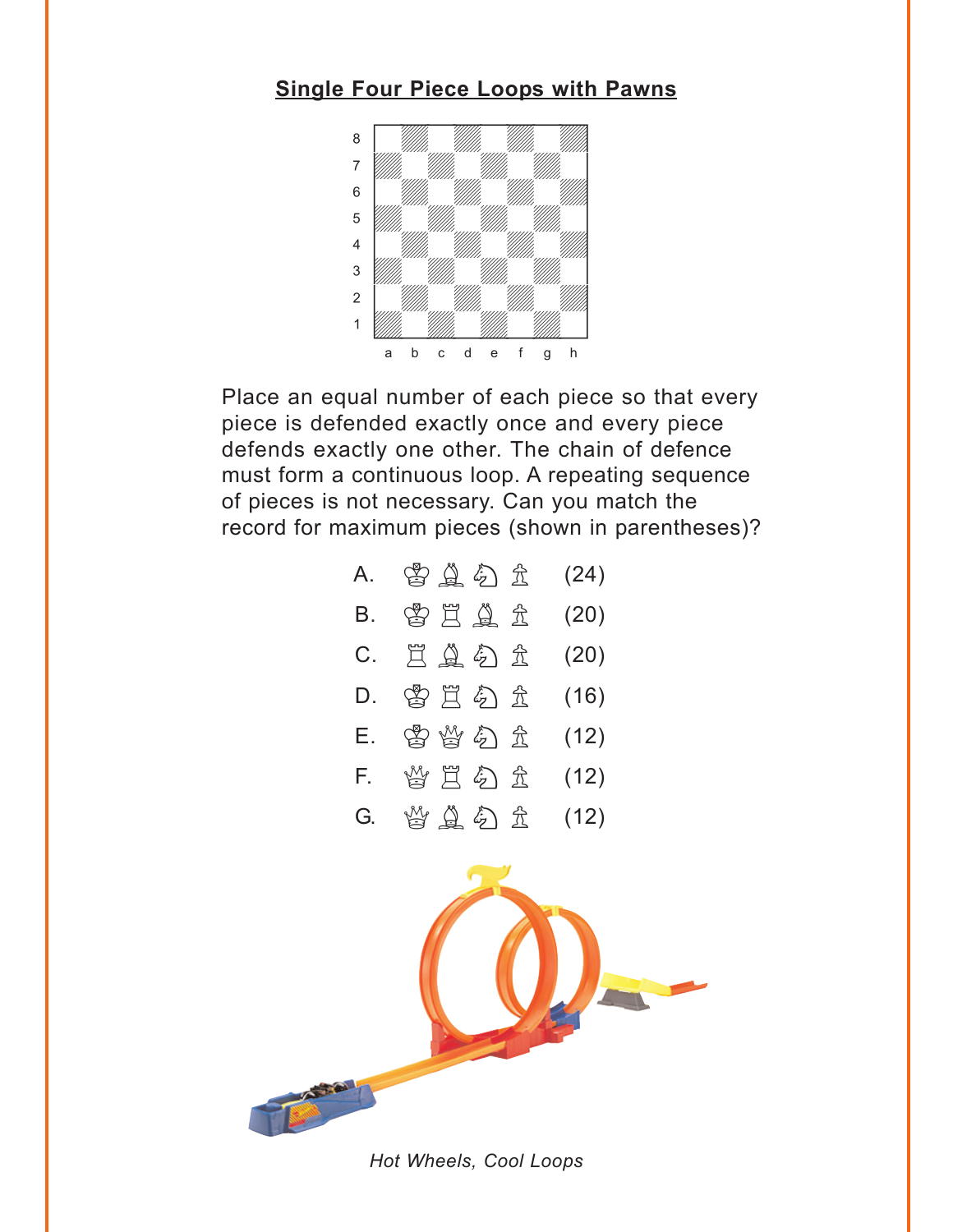#### <span id="page-2-0"></span>**[Single Five Piece Loops with Pawns](#page-8-0)**



Place an equal number of each piece so that every piece is defended exactly once and every piece defends exactly one other. The chain of defence must form a continuous loop. A repeating sequence of pieces is not necessary. Can you match the record for maximum pieces (shown in parentheses)?

| A.      | 当日鱼分立(20)      |  |
|---------|----------------|--|
| B.      | 曾曾買勾立(15)      |  |
| $C_{1}$ | 曾曾皇公立 (15)     |  |
| D.      | 曾 買 鱼 勾 金 (15) |  |



*Life-size Loops*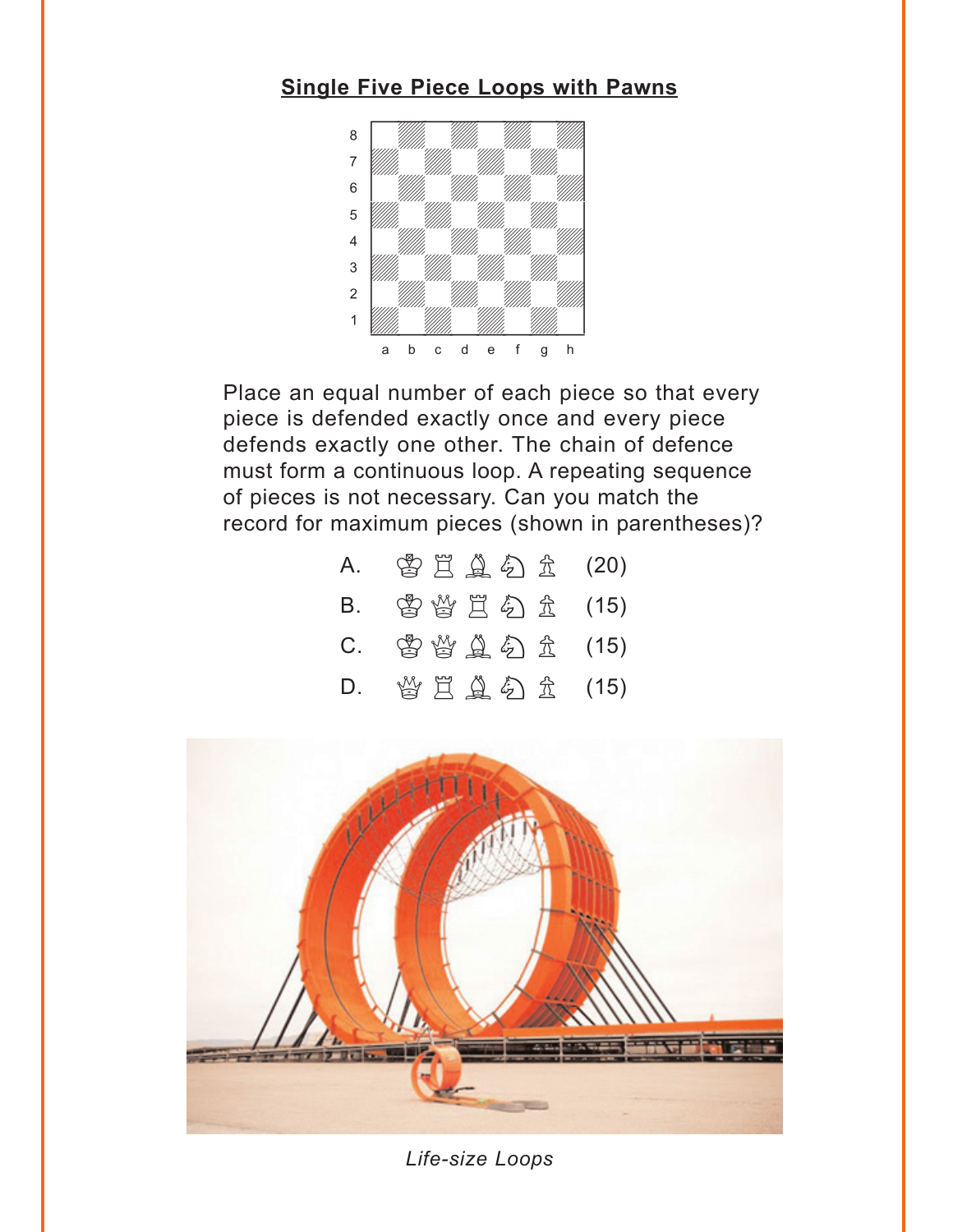#### **[Single Six Piece Loop](#page-10-0)**

<span id="page-3-0"></span>

# KKQQRRBBNNPP

Place two of each piece (KQRBNP) so that every piece is defended exactly once and every piece defends exactly one other. The chain of defence must form a continuous loop. A repeating sequence of pieces is not necessary.



*Please Fasten Your Seat Belt*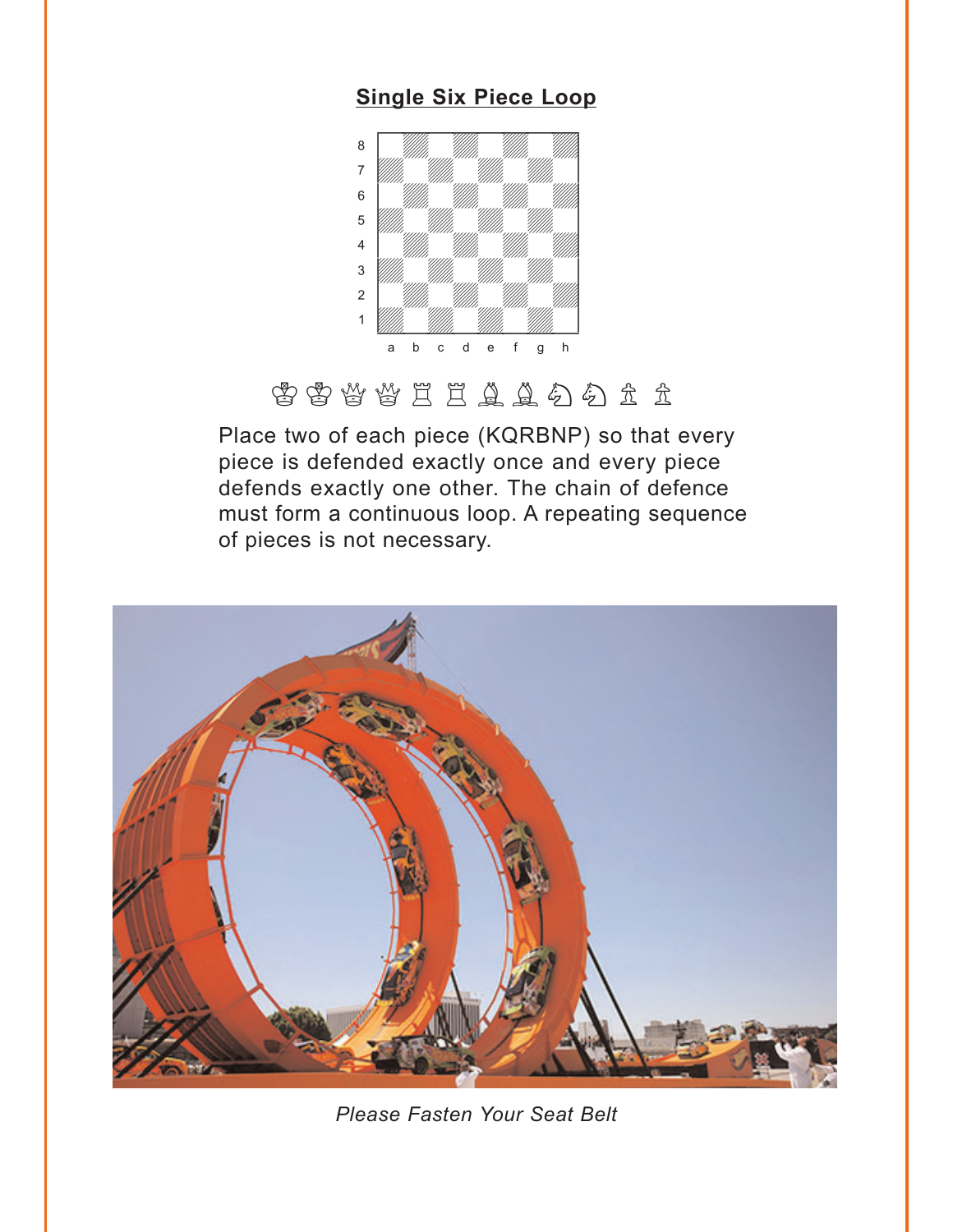# <span id="page-4-0"></span>**SOLUTIONS**

**PDF hyperlinks.** You can advance to the solution of any puzzle by clicking on the underlined title above the diagram. To return to the puzzle, click on the title above the solution diagram.

*Archives***.** Past columns and a detailed index of problem-types and composers are available in the *Puzzling Side of Chess* archives.



**[A. Single KBNP](#page-1-0) Loop** François Labelle 2018

FOUR PIECES

*Puzzling Side of Chess*

24 pieces, 6 each

There are 803 solutions, none symmetrical. This total does not include positions with the same pattern that are reflections or rotations of a previously counted solution, a convention used for all problems.

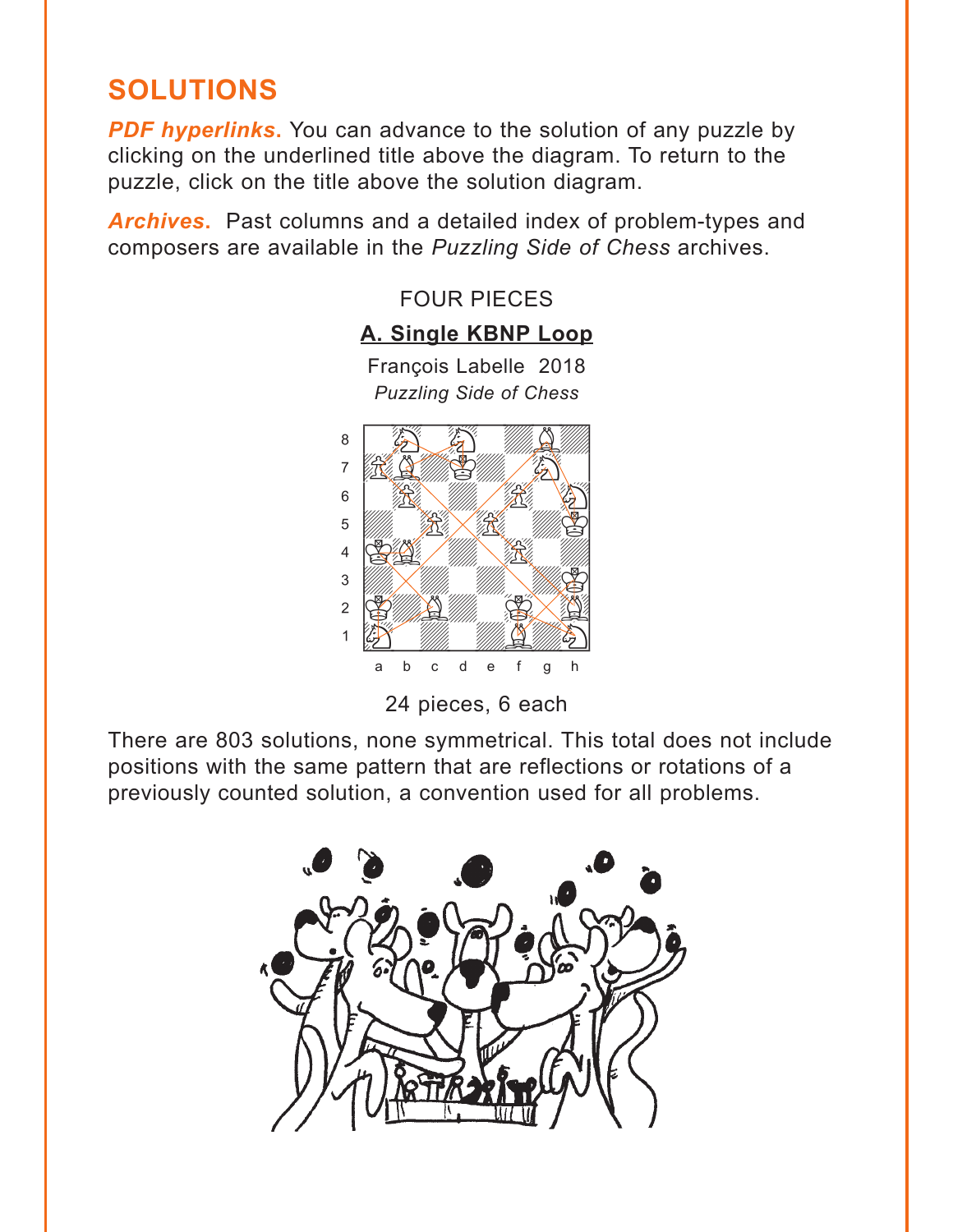**[B. Single KRBP](#page-1-0) Loop**

François Labelle 2018 *Puzzling Side of Chess* w\_\_\_\_\_\_\_\_w



20 pieces, 5 each

Only 2 solutions, neither symmetrical.

The second solution is: Re1 Kh1 Bh2 Pg3 Ph4 Pg5 Rh6 Bh5 Rf7 Kd7 Pc7 Rb8 Bb7 Kd5 Bd4 Kb2 Pb3 Ra4 Bb4 Kd2

#### **[C. Single RBNP](#page-1-0) Loop**

François Labelle 2018 *Puzzling Side of Chess*



20 pieces, 5 each 87 solutions, none symmetrical.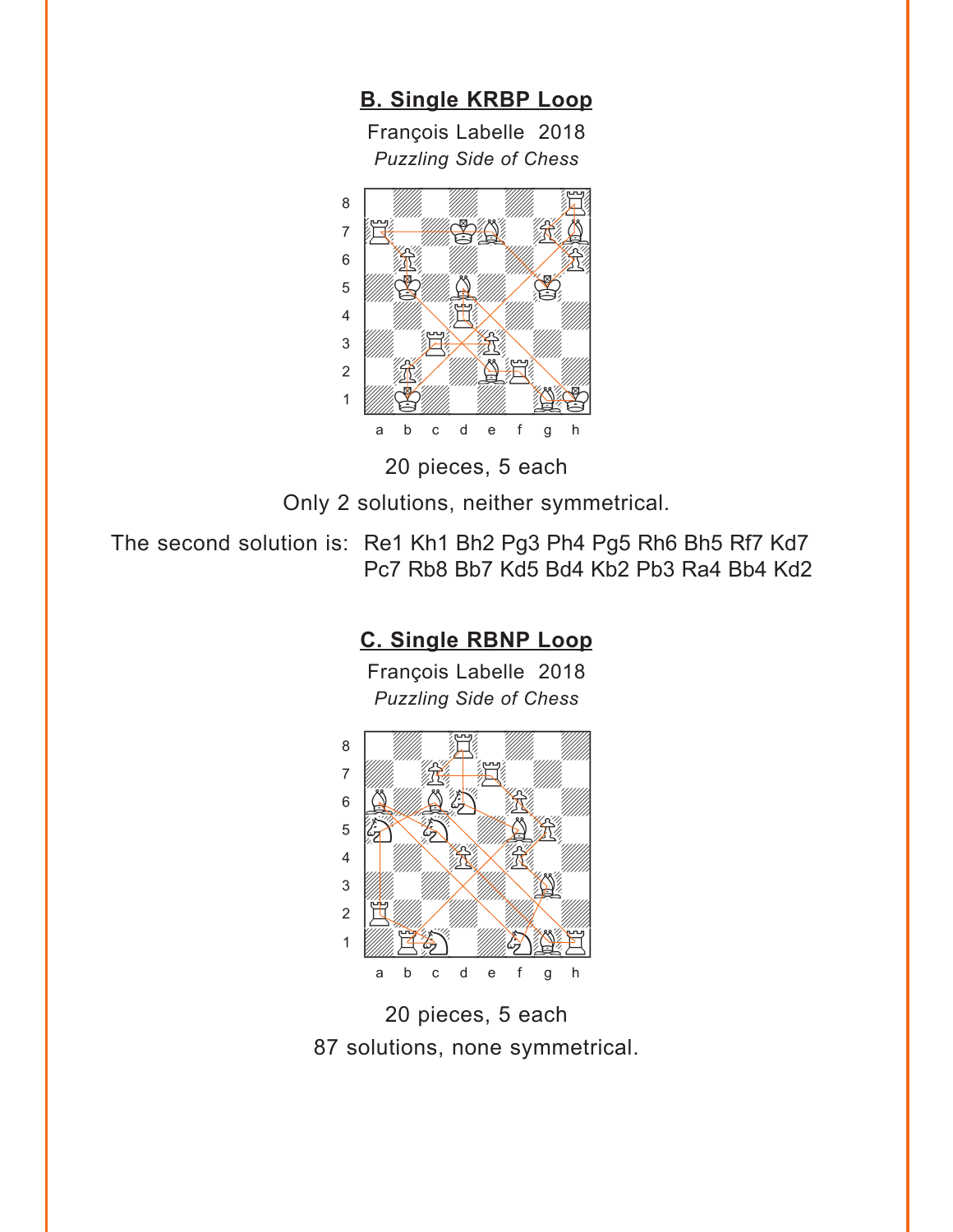### **[D. Single KRNP](#page-1-0) Loop**

François Labelle 2018 *Puzzling Side of Chess* w\_\_\_\_\_\_\_\_w





#### **[E. Single KQNP](#page-1-0) Loop**

François Labelle 2018 *Puzzling Side of Chess* w\_\_\_\_\_\_\_\_w







*Phoenix Beltway*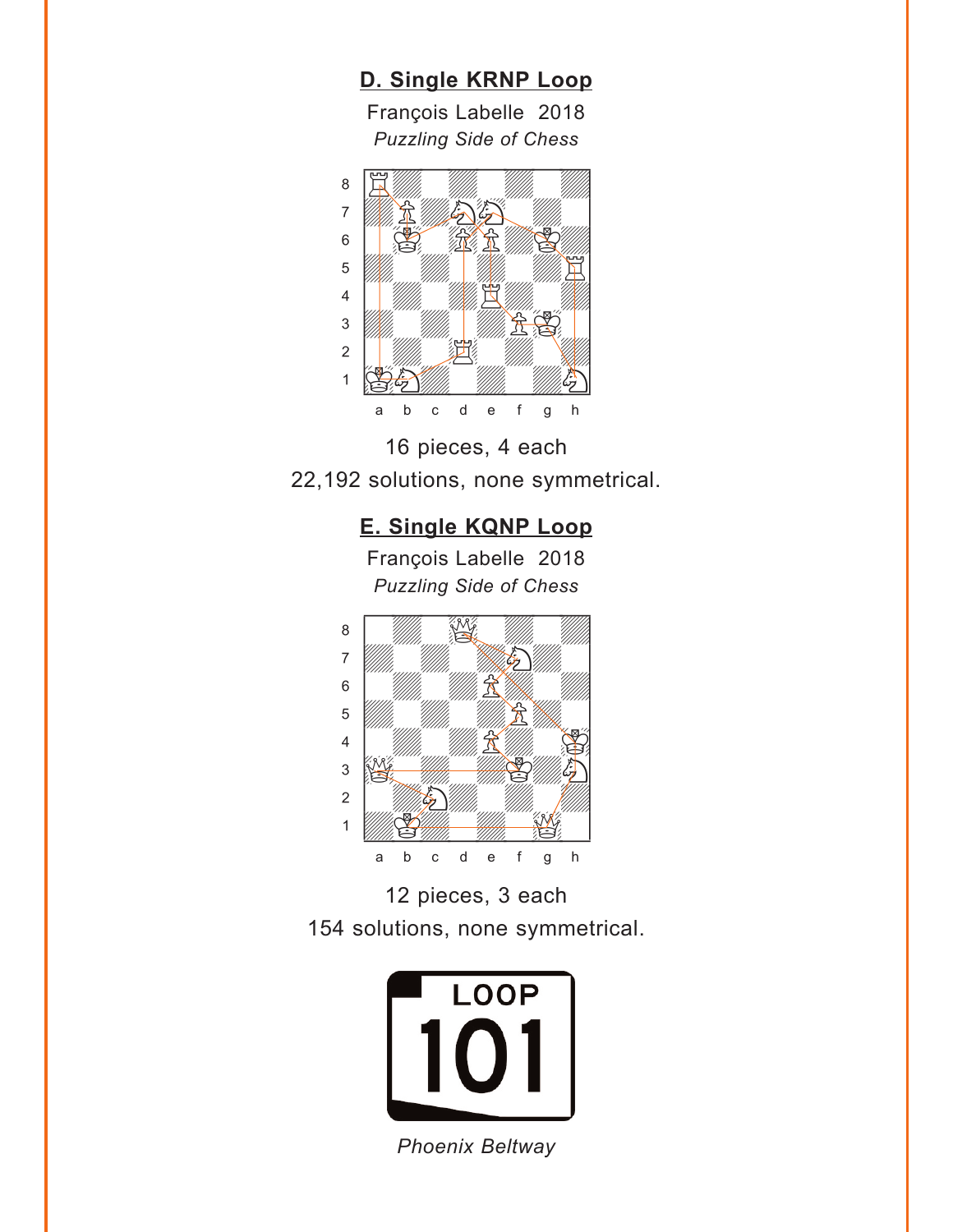### **[F. Single QRNP](#page-1-0) Loop**

François Labelle 2018 *Puzzling Side of Chess* w\_\_\_\_\_\_\_\_w



12 pieces, 3 each 366 solutions, none symmetrical.



**[G. Single QBNP](#page-1-0) Loop**

François Labelle 2018



12 pieces, 3 each 231 solutions, none symmetrical.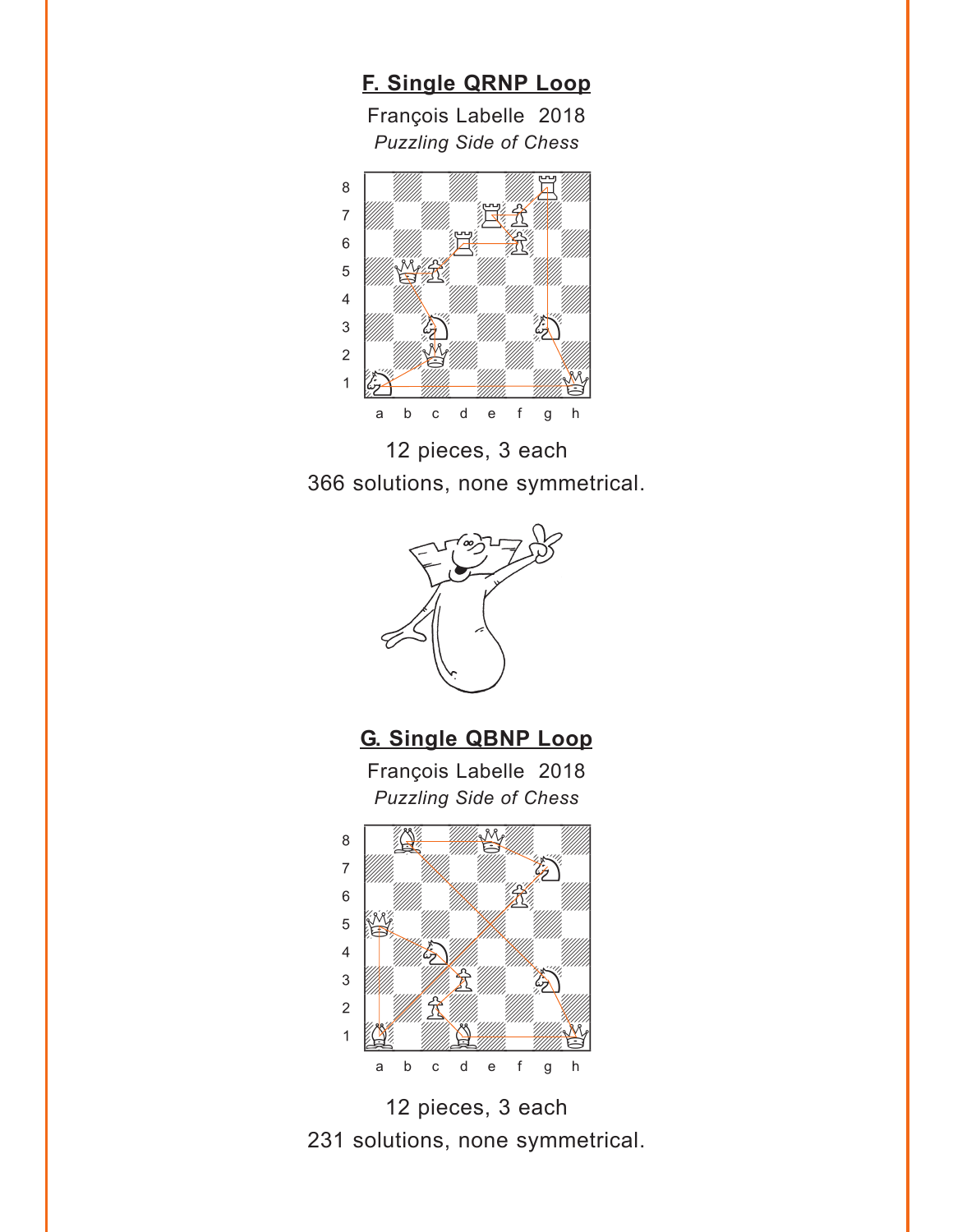<span id="page-8-0"></span>



20 pieces, 4 each

10,125 solutions, with one symmetrical! Shown above.

#### **[B. Single KQRNP](#page-2-0) Loop**

François Labelle 2018 *Puzzling Side of Chess* w\_\_\_\_\_\_\_\_w



15 pieces, 3 each

Only 2 solutions, neither symmetrical.

The second solution is almost identical to the diagrammed position. The only difference is that Pc2 and Ke4 switch places.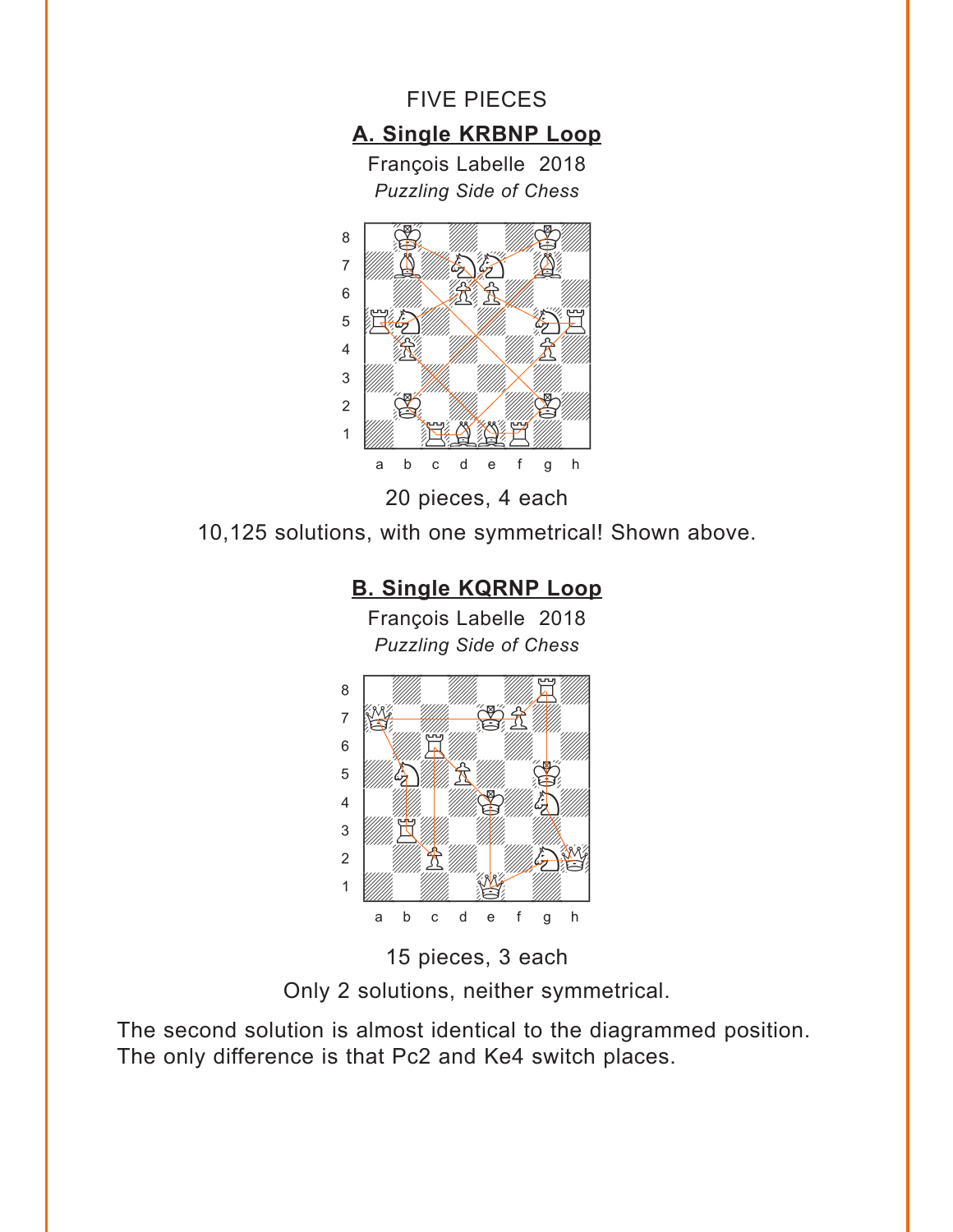**[C. Single KQBNP](#page-2-0) Loop** François Labelle 2018 *Puzzling Side of Chess* w\_\_\_\_\_\_\_\_w  $\begin{bmatrix} 8 & 1 \ 1 & 1 \end{bmatrix}$ 





## **[D. Single QRBNP](#page-2-0) Loop**

François Labelle 2018 *Puzzling Side of Chess*





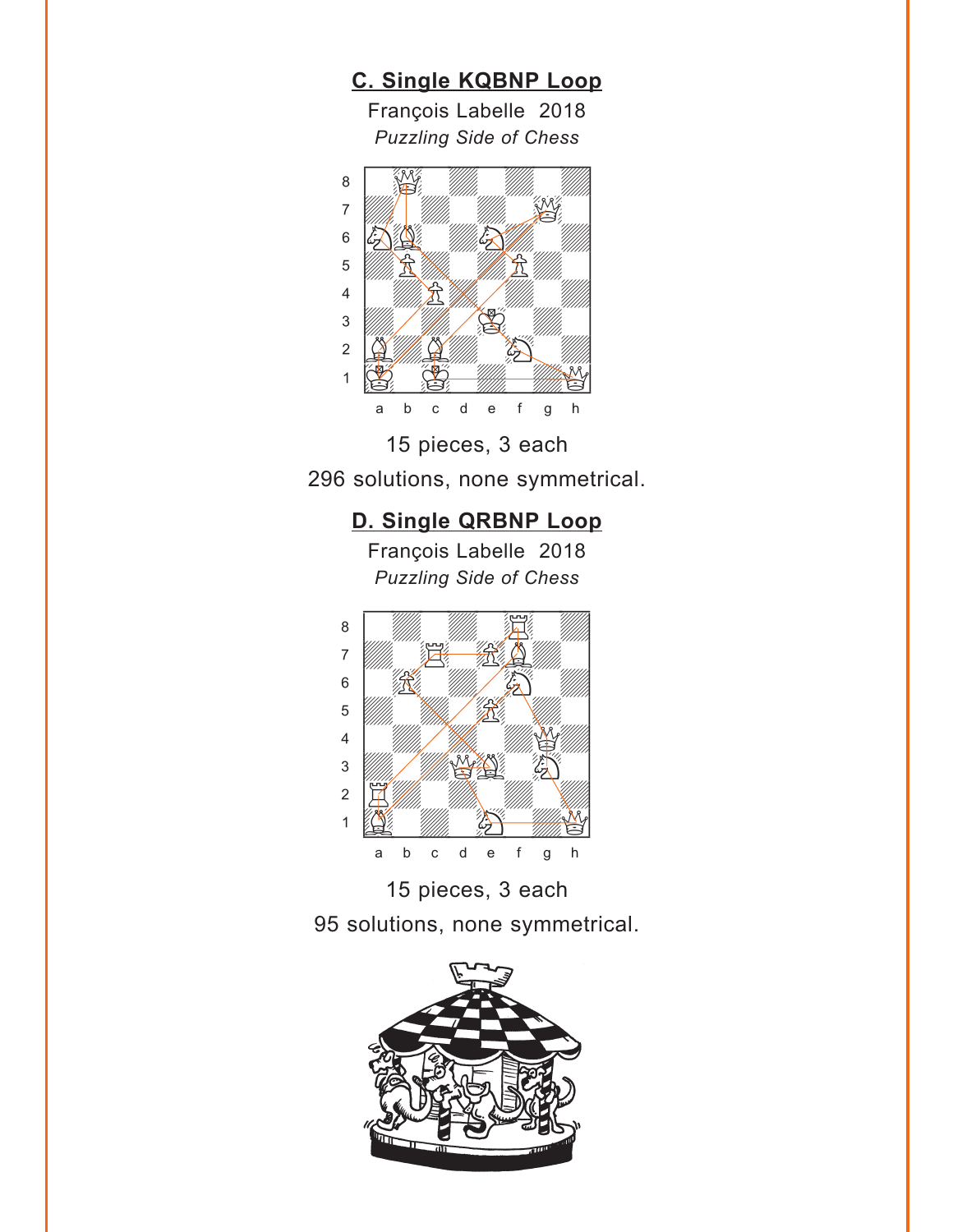<span id="page-10-0"></span>**[Single Six Piece Loop](#page-3-0)** François Labelle 2018 *Puzzling Side of Chess* w\_\_\_\_\_\_\_\_w áwdwdwdRd] 7 *William William Holling Holling 2006*  $6 \begin{array}{|l} \hline \end{array}$ 





193,162 solutions, none symmetrical.

The maximum number of pieces for this task, with an equal number of each piece and no pawns on the 1st rank, is 12. However, if pawns are allowed on the 1st rank, 18 pieces are possible.